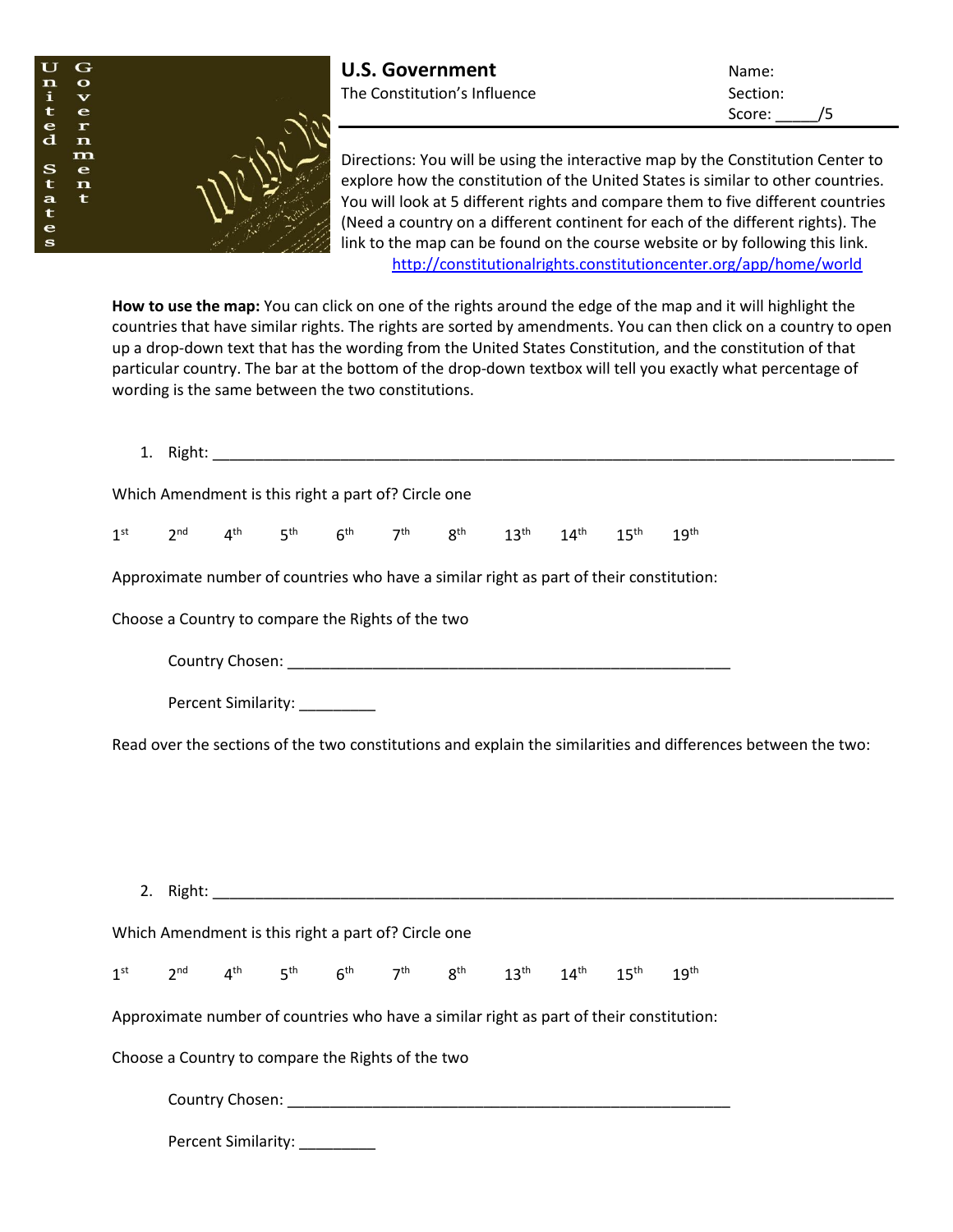Read over the sections of the two constitutions and explain the similarities and differences between the two:

|  | Which Amendment is this right a part of? Circle one |  |                                                                                                                                                                                     |  |                                                                                                               |  |
|--|-----------------------------------------------------|--|-------------------------------------------------------------------------------------------------------------------------------------------------------------------------------------|--|---------------------------------------------------------------------------------------------------------------|--|
|  |                                                     |  | $1^{\text{st}}$ $2^{\text{nd}}$ $4^{\text{th}}$ $5^{\text{th}}$ $6^{\text{th}}$ $7^{\text{th}}$ $8^{\text{th}}$ $13^{\text{th}}$ $14^{\text{th}}$ $15^{\text{th}}$ $19^{\text{th}}$ |  |                                                                                                               |  |
|  |                                                     |  |                                                                                                                                                                                     |  | Approximate number of countries who have a similar right as part of their constitution:                       |  |
|  | Choose a Country to compare the Rights of the two   |  |                                                                                                                                                                                     |  |                                                                                                               |  |
|  |                                                     |  |                                                                                                                                                                                     |  |                                                                                                               |  |
|  | Percent Similarity: _________                       |  |                                                                                                                                                                                     |  |                                                                                                               |  |
|  |                                                     |  |                                                                                                                                                                                     |  | Read over the sections of the two constitutions and explain the similarities and differences between the two: |  |
|  |                                                     |  |                                                                                                                                                                                     |  |                                                                                                               |  |
|  |                                                     |  |                                                                                                                                                                                     |  |                                                                                                               |  |
|  |                                                     |  |                                                                                                                                                                                     |  |                                                                                                               |  |
|  |                                                     |  |                                                                                                                                                                                     |  |                                                                                                               |  |
|  | Which Amendment is this right a part of? Circle one |  |                                                                                                                                                                                     |  |                                                                                                               |  |
|  |                                                     |  | $1^{st}$ $2^{nd}$ $4^{th}$ $5^{th}$ $6^{th}$ $7^{th}$ $8^{th}$ $13^{th}$ $14^{th}$ $15^{th}$ $19^{th}$                                                                              |  |                                                                                                               |  |
|  |                                                     |  |                                                                                                                                                                                     |  | Approximate number of countries who have a similar right as part of their constitution:                       |  |
|  | Choose a Country to compare the Rights of the two   |  |                                                                                                                                                                                     |  |                                                                                                               |  |
|  |                                                     |  |                                                                                                                                                                                     |  |                                                                                                               |  |
|  | Percent Similarity: __________                      |  |                                                                                                                                                                                     |  |                                                                                                               |  |
|  |                                                     |  |                                                                                                                                                                                     |  | Read over the sections of the two constitutions and explain the similarities and differences between the two: |  |